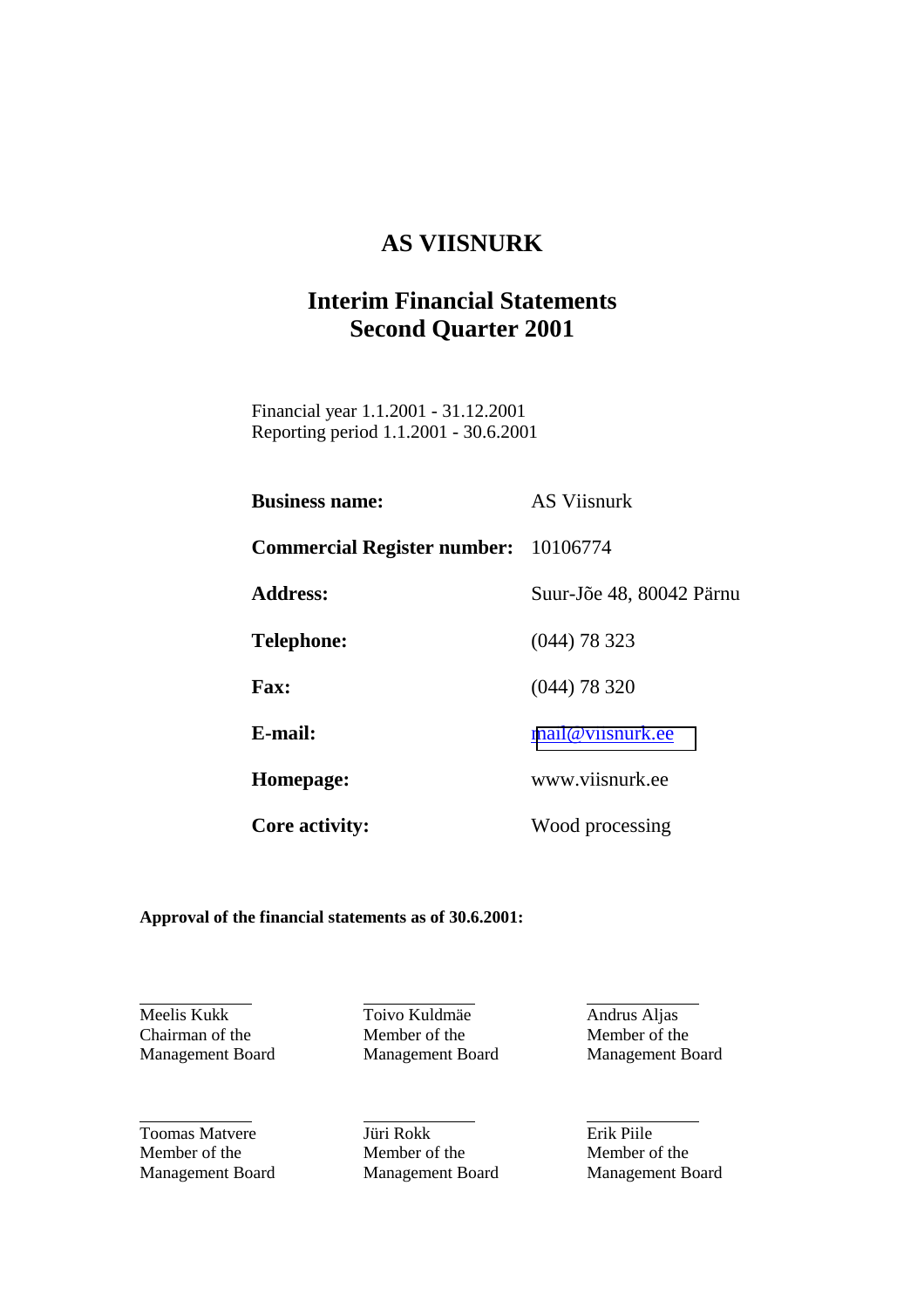# **INCOME STATEMENT**

|                                                        |                      | 2001             | II quarter II quarter<br>2000 | I half year<br>2001 | I half year<br>2000 |
|--------------------------------------------------------|----------------------|------------------|-------------------------------|---------------------|---------------------|
| <b>NET SALES</b>                                       | (Note 6)             | 77,509           | 62,369                        | 143,647             | 121,430             |
| Cost of goods sold                                     |                      | (58, 312)        | (47, 571)                     | (108, 429)          | (92, 251)           |
| <b>Gross profit</b>                                    |                      | 19,197           | 14,798                        | 35,218              | 29,179              |
| Marketing expenses                                     |                      | (4,167)          | (3,674)                       | (8,761)             | (8,246)             |
| General administrative expenses                        |                      | (2,218)          | (2,579)                       | (4,925)             | (5,789)             |
| Other income                                           |                      | 233              | 333                           | 1,168               | 509                 |
| Other expenses                                         |                      | (751)            | (446)                         | (1,025)             | (719)               |
| <b>Profit from operations</b>                          | (Note 6)             | 12,294           | 8,432                         | 21,675              | 14,934              |
| Financial income                                       |                      | 288              | 147                           | 316                 | 337                 |
| Financial expenses                                     |                      | (2,637)          | (819)                         | (3,479)             | (1, 569)            |
| <b>Profit from ordinary activities</b>                 |                      | 9,945            | 7,760                         | 18,512              | 13,702              |
| Income tax                                             |                      | $\boldsymbol{0}$ | $\boldsymbol{0}$              | $\boldsymbol{0}$    | $\boldsymbol{0}$    |
| <b>NET PROFIT FOR THE PERIOD</b>                       |                      | 9,945            | 7,760                         | 18,512              | 13,702              |
| Basic earnings per share<br>Diluted earnings per share | (Note 5)<br>(Note 5) | 2.21<br>2.21     | 1.72<br>1.72                  | 4.11<br>4.11        | 3.05<br>3.05        |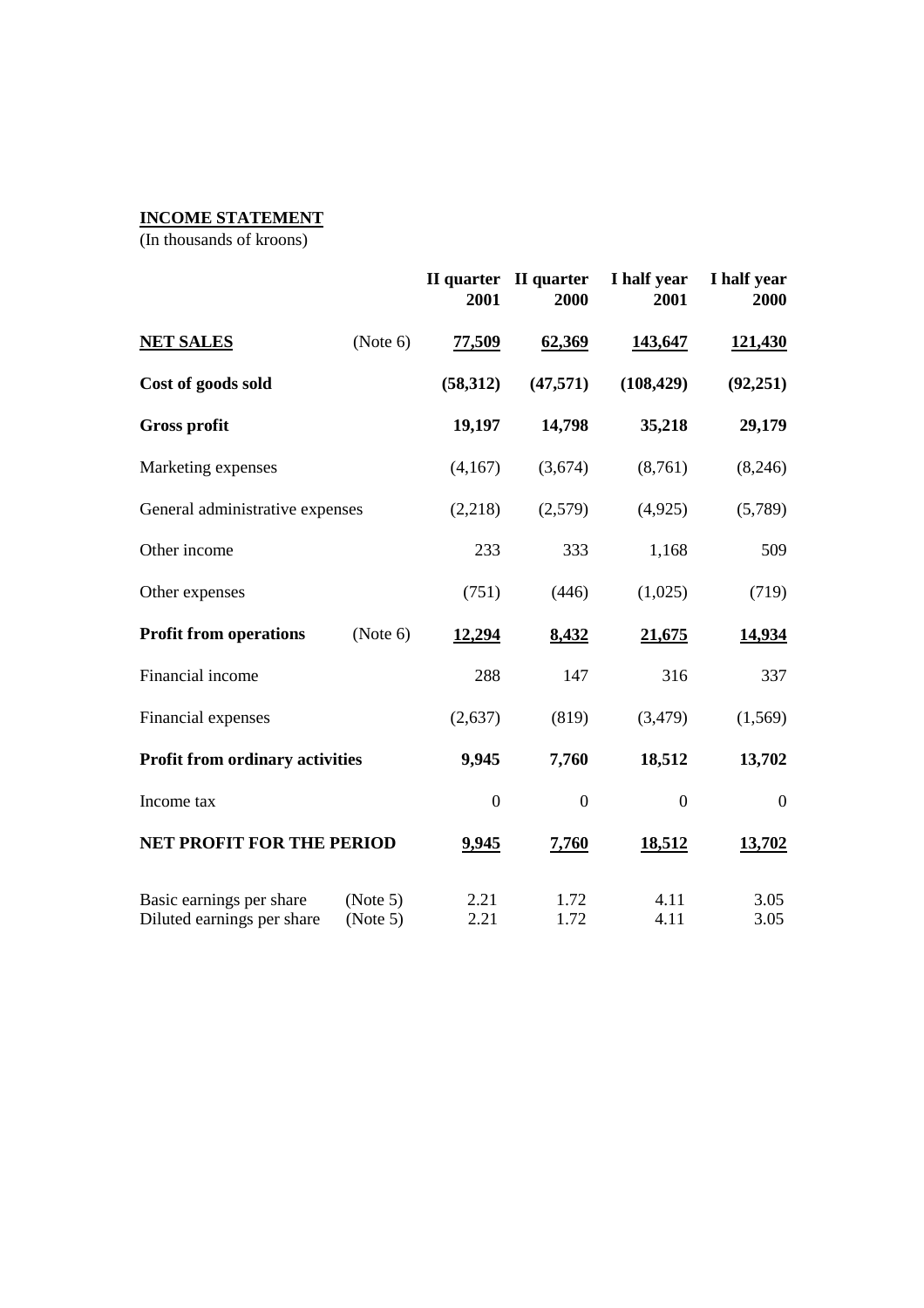#### **STATEMENT OF MOVEMENTS IN EQUITY**

|                                              |         | 1st half year 2001 1st half year 2000 |
|----------------------------------------------|---------|---------------------------------------|
| Distributable profits at beginning of period | 84.137  | 53,829                                |
| Transferred to mandatory capital reserve     | (1,665) | (1,320)                               |
| Net profit for the period                    | 18,512  | 13,702                                |
| Distributable profits at end of period       | 100,984 | 66,211                                |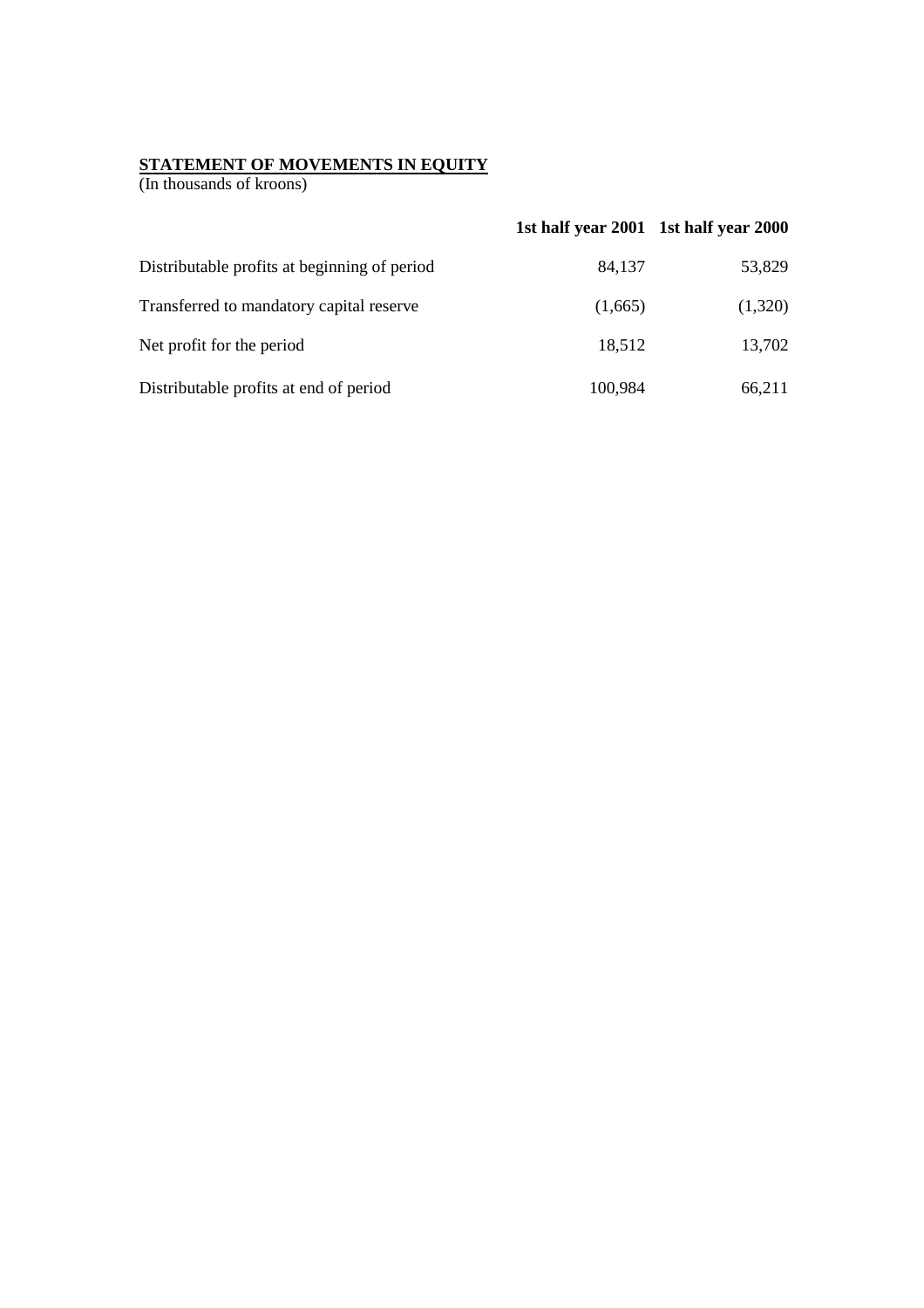# **BALANCE SHEET**

|                                      |          | 30.6.2001 | 31.12.2000     |
|--------------------------------------|----------|-----------|----------------|
| Cash and bank                        |          | 1,154     | 4,908          |
| Shares and other securities          |          |           |                |
| Customer receivables                 |          | 35,751    | 51,229         |
| Other receivables                    |          | 2,126     | 378            |
| Prepaid expenses                     |          | 5,351     | 18,331         |
| Inventories                          |          | 99,041    | 58,682         |
| <b>Total current assets</b>          |          | 143,423   | 133,528        |
| Long-term financial investments      |          | 606       | 606            |
| Tangible assets                      | (Note 2) | 208,345   | 197,121        |
| Intangible assets                    | (Note 2) | 442       | 623            |
| <b>Total non-current assets</b>      |          | 209,393   | 198,350        |
| <b>TOTAL ASSETS</b>                  |          | 352,816   | 331,878        |
| Debt obligations                     | (Note 3) | 23,620    | 9,929          |
| <b>Customer</b> prepayments          |          | 56        | 111            |
| Supplier payables                    |          | 30,816    | 41,278         |
| Taxes payable                        |          | 6,628     | 6,574          |
| Accrued expenses                     |          | 8,576     | 10,250         |
| <b>Total current liabilities</b>     |          | 69,696    | 68,142         |
| Long-term liabilities                | (Note 3) | 121,315   | 120,443        |
| <b>Total non-current liabilities</b> |          | 121,315   | 120,443        |
| Share capital at par value           |          | 44,990    | 44,990         |
| Share premium                        |          | 11,332    | 11,332         |
| Mandatory capital reserve            |          | 4,499     | 2,834          |
| Retained earnings                    |          | 82,472    | 52,509         |
| Net profit for the period            |          | 18,512    | 31,628         |
| <b>Total equity</b>                  | (Note 4) | 161,805   | 143,293        |
| <u>TOTAL LIABILITIES AND EQUITY</u>  |          | 352,816   | <u>331,878</u> |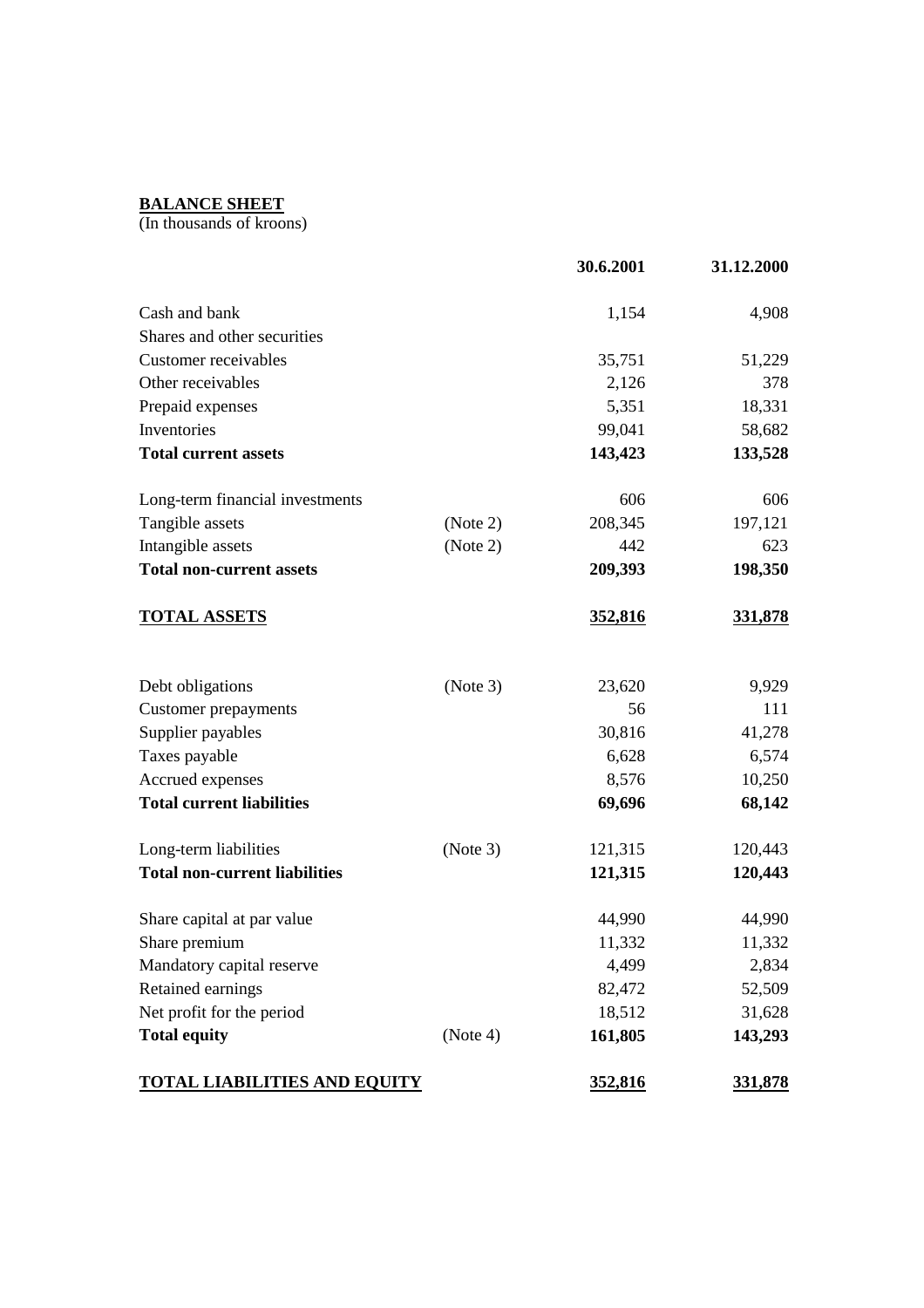## **STATEMENT OF CASH FLOWS**

**(INDIRECT METHOD)**

|                                                | 1st half year<br>2001 | 1st half year<br>2000 |
|------------------------------------------------|-----------------------|-----------------------|
| <b>Operating activities</b>                    |                       |                       |
| Profit before income tax                       | 18,512                | 13,702                |
| Adjustments for:                               |                       |                       |
| Accumulated depreciation for the period        | 10,756                | 5,908                 |
| Gain on sale of shares                         |                       | (310)                 |
| Gains and losses on sale of non-current assets | (191)                 | 65                    |
| Interest expense                               | 3,350                 | 1,428                 |
| Operating profit before changes in working     | 32,427                | 20,793                |
| capital                                        |                       |                       |
| Change in current assets                       | (13, 649)             | (27,956)              |
| Change in current liabilities                  | (12,320)              | 1,327                 |
| Cash generated from operations                 | 6,458                 | (5,836)               |
| Interest paid                                  | (3,167)               | (1, 435)              |
| Net cash from operating activities             | 3,291                 | (7,271)               |
| <b>Investing activities</b>                    |                       |                       |
| Acquisition of non-current assets              | (20, 884)             | (20,708)              |
| Sale of non-current assets                     | 490                   | 116                   |
| Acquisition of shares and other securities     |                       | (819)                 |
| Sale of shares and other securities            |                       | 1,350                 |
| Net cash used in investing activities          | (20, 394)             | (20,061)              |
| <b>Financing activities</b>                    |                       |                       |
| Proceeds from borrowing                        | 5,000                 |                       |
| Repayment of loans                             | (5,680)               | (578)                 |
| Settlement of finance lease liabilities        | (632)                 | (320)                 |
| Change in the overdraft balance                | 14,661                |                       |
| Proceeds from the issue of dept securities     |                       | 31,293                |
| Net cash from/used in financing activities     | 13,349                | 30,395                |
| <b>NET CHANGE IN CASH</b>                      | (3,754)               | 3,063                 |
| <b>CASH AT BEGINNING OF PERIOD</b>             | 4,908                 | 2,946                 |
| <b>CASH AT END OF PERIOD</b>                   | 1,154                 | 6,009                 |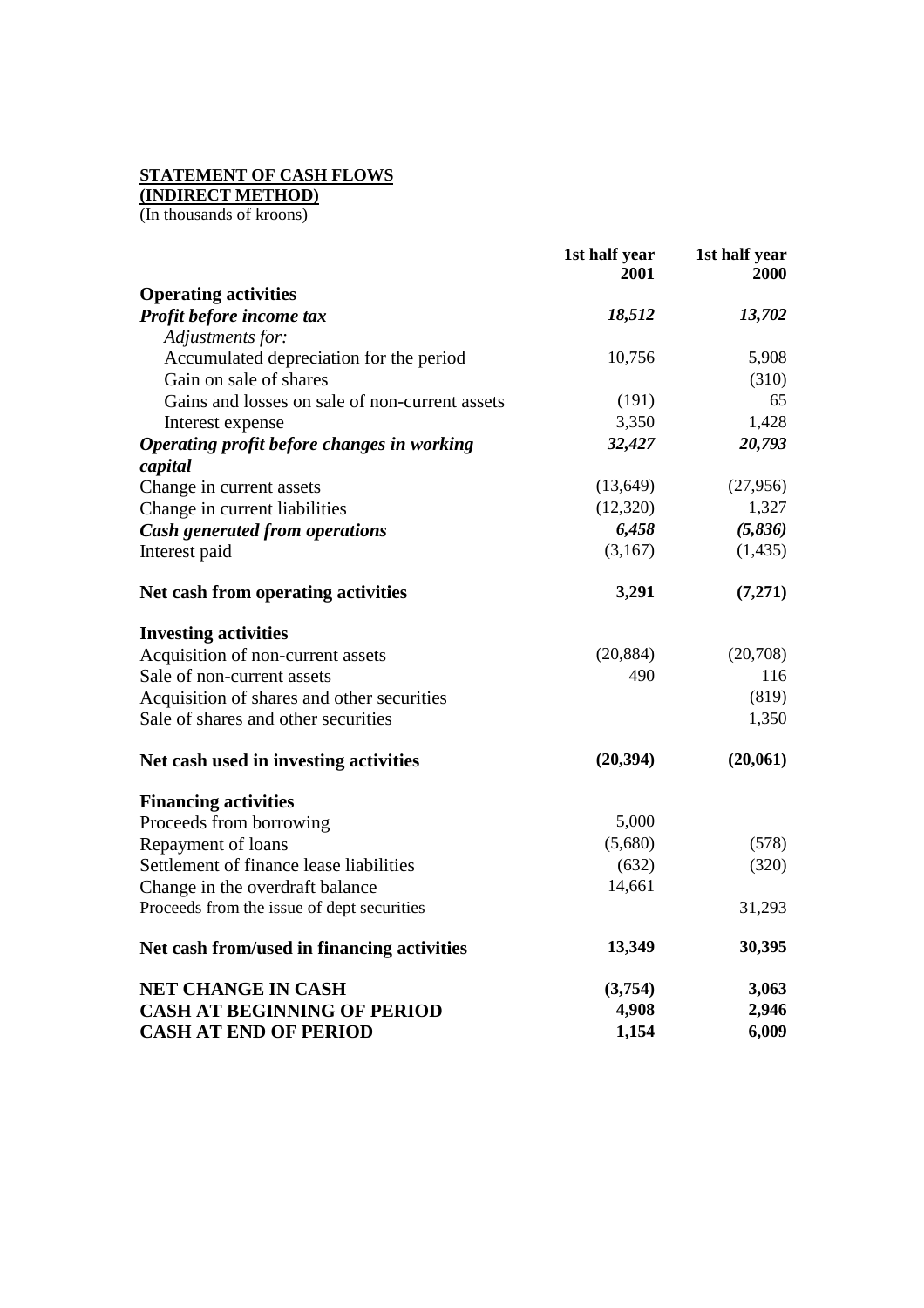### **NOTES TO THE INTERIM FINANCIAL STATEMENTS**

#### **1. Significant accounting policies**

The financial statements of AS Viisnurk for the second quarter of 2001 have been prepared in accordance with *Instructions for the preparation and presentation of interim financial statements* by the Estonian Accounting Board. The accounting policies and measurements bases of these financial statements comply with the ones used in the preparation of the annual financial statements for the year ended 31 December 2000.

The management board declares that AS Viisnurk is a going concern and the financial statements for the second quarter of 2001 give a true and fair view of the company's financial position and the results of its operations.

The financial statements have not been audited.

#### **2. Non-current assets**

| In thousands of kroons            |          |                   |              |  |  |  |
|-----------------------------------|----------|-------------------|--------------|--|--|--|
|                                   | Tangible | Intangible assets | <b>TOTAL</b> |  |  |  |
|                                   | assets   |                   |              |  |  |  |
| Acquisition cost 1.1.2001         | 158,490  | 1,445             | 159,935      |  |  |  |
| Additions in 1st half year 2001   | 95,208   |                   | 95,208       |  |  |  |
| Disposals in 1st half year 2001   | 435      |                   | 435          |  |  |  |
| Acquisition cost 30.6.2001        | 253,263  | 1,445             | 254,708      |  |  |  |
| Depreciation 1.1.2001             | 59,493   | 822               | 60,315       |  |  |  |
| Depreciation for 1st half year    | 10,575   | 181               | 10,756       |  |  |  |
| 2001                              |          |                   |              |  |  |  |
| Depreciation on items disposed of | 191      |                   | 191          |  |  |  |
| in 1st half year 2001             |          |                   |              |  |  |  |
| Depreciation 30.6.2001            | 69,877   | 1,003             | 70,880       |  |  |  |
| Net book value 30.6.2001          | 183,386  | 442               | 183,828      |  |  |  |

At 30 June 2001 the balance of constructions in progress stood at 24,959 thousand kroons.

#### **3. Debt obligations and long-term liabilities**

|                       | (In thousands of kroons) |            |  |  |  |
|-----------------------|--------------------------|------------|--|--|--|
|                       | 30.6.2001                | 31.12.2000 |  |  |  |
| Debt obligations      | 23,620                   | 9,929      |  |  |  |
| Long-term liabilities | 121,315                  | 120,443    |  |  |  |
| incl. long-term loans | 82,048                   | 82,048     |  |  |  |
| non-convertible debt  | 39.267                   | 38,395     |  |  |  |
| <b>TOTAL</b>          | 130,037                  | 130,372    |  |  |  |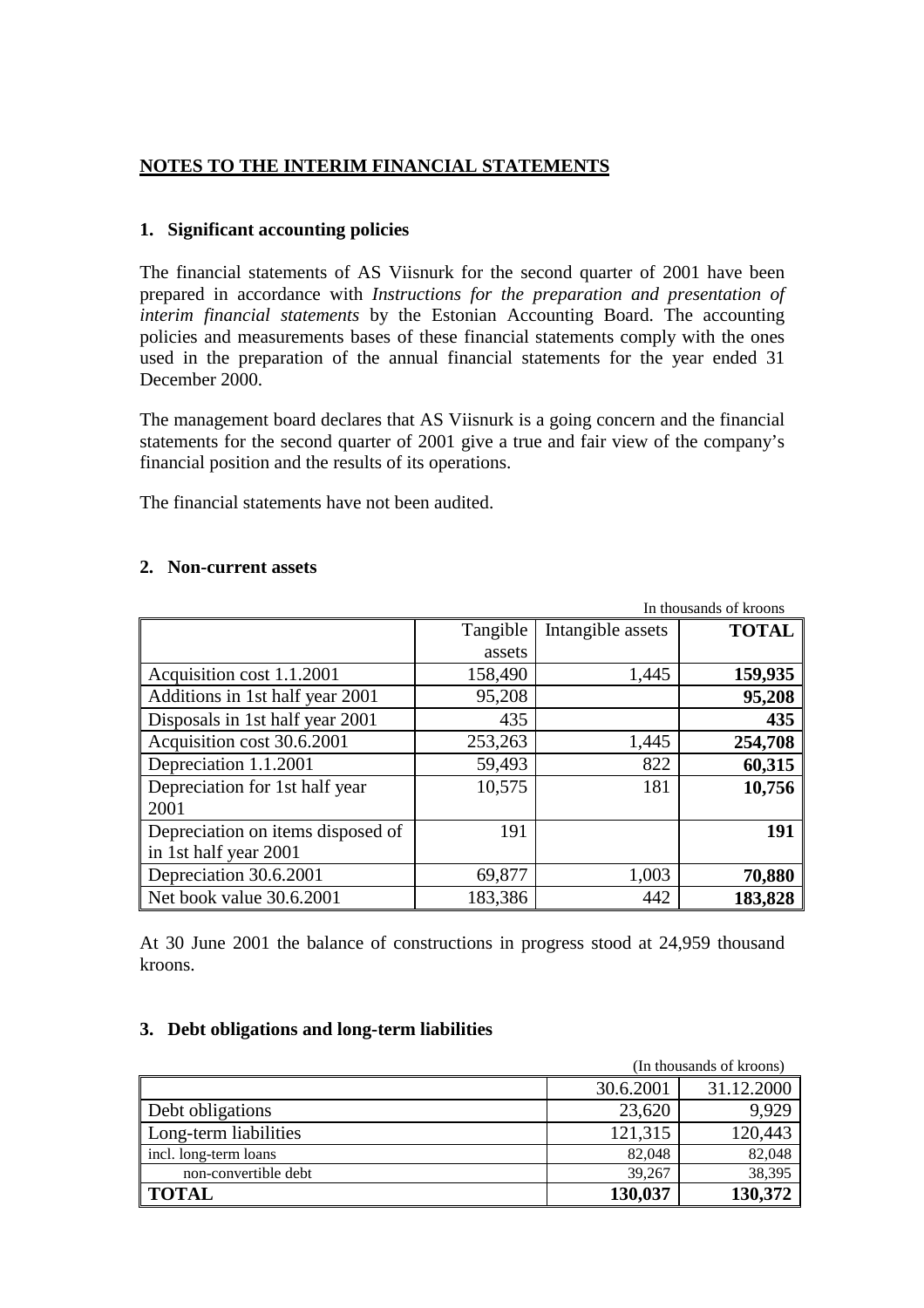In the accounting period, Viisnurk increased its overdraft by the amount of 14,661 thousand kroons.

## **4. Equity**

At 30 June 2001 the share capital of AS Viisnurk amounted to 44,490,610 kroons, being made up of 4,449,061 shares with a par value of 10 kroons each. The maximum share capital outlined in the Articles of Association is 177,480,800 kroons.

In the second quarter of 2001 the company's share capital did not change.

### **5. Earnings per share**

The period's basic earnings per share have been calculated by dividing the period's net profit by the number of shares:

Basic earnings per share =  $18,511,630/4,499,061 = 4.11$  kroons

Basic earnings per share equal diluted earnings per share because the company does not have any potential ordinary shares whose effect might reduce earnings per share.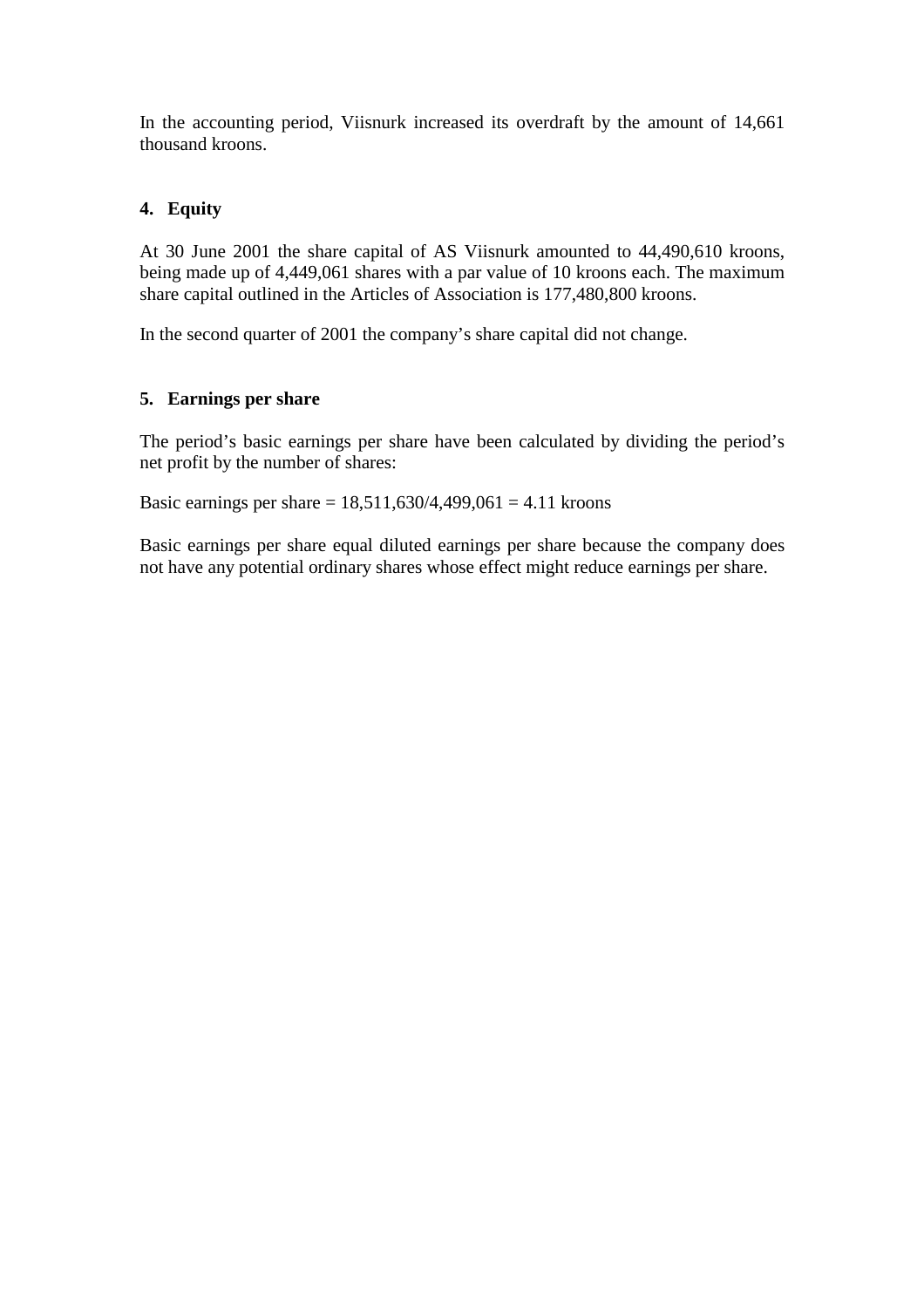|  |  |  | 6. Information by business segments |  |
|--|--|--|-------------------------------------|--|
|--|--|--|-------------------------------------|--|

|                           |                     |        |                          |        |                          |        |                            |                  |                     |              |                     | (In thousands of kroons) |                     |
|---------------------------|---------------------|--------|--------------------------|--------|--------------------------|--------|----------------------------|------------------|---------------------|--------------|---------------------|--------------------------|---------------------|
|                           |                     |        |                          |        |                          |        |                            |                  |                     |              |                     | <b>VIISNURK</b>          |                     |
|                           | Ski Factory         |        | <b>Furniture Factory</b> |        | <b>Softboard Factory</b> |        | <b>Wood Panels Factory</b> | Other activities |                     | Eliminations |                     | <b>TOTAL</b>             |                     |
|                           | 2001 I hy 2000 I hy |        | 2001 I hy 2000 I hy      |        | $2001$ I hy $2000$ I hy  |        | $2001$ I hy $2000$ I hy    |                  | 2001 I hy 2000 I hy |              | 2001 I hy 2000 I hy |                          | 2001 I hy 2000 I hy |
| <b>External sales</b>     | 16,001              | 17,435 | 76.719                   | 60,195 | 37,672                   | 38,443 | 1,144                      | 12,111           | 5,357               |              |                     | 143,647                  | 121,430             |
| Inter-segment sales       |                     | 2,736  | 26                       | 24     |                          |        | 2,427                      | 23,490           | 15,930              | (25,943)     | (18,690)            |                          |                     |
| Total sales revenue       | 16,001              | 20,171 | 76,745                   | 60,219 | 37,672                   | 38,443 | 3,571                      | 35,601           | 21,287              | (25,943)     | (18,690)            | 143,647                  | 121,430             |
|                           |                     |        |                          |        |                          |        |                            |                  |                     |              |                     |                          |                     |
| Segment result            | 606                 | (996)  | 13,293                   | 10.046 | 12,359                   | 10,655 | (3,886)                    | 4,228            | 1,018               |              |                     | 26,600                   | 20,723              |
| Unallocated expenses      |                     |        |                          |        |                          |        |                            |                  |                     |              |                     | (4,925)                  | (5,789)             |
| Operating profit          |                     |        |                          |        |                          |        |                            |                  |                     |              |                     | 21,675                   | 14,934              |
| Net financial expenses    |                     |        |                          |        |                          |        |                            |                  |                     |              |                     | (3,163)                  | (1,232)             |
| Net profit for the period |                     |        |                          |        |                          |        |                            |                  |                     |              |                     | 18,512                   | 13,702              |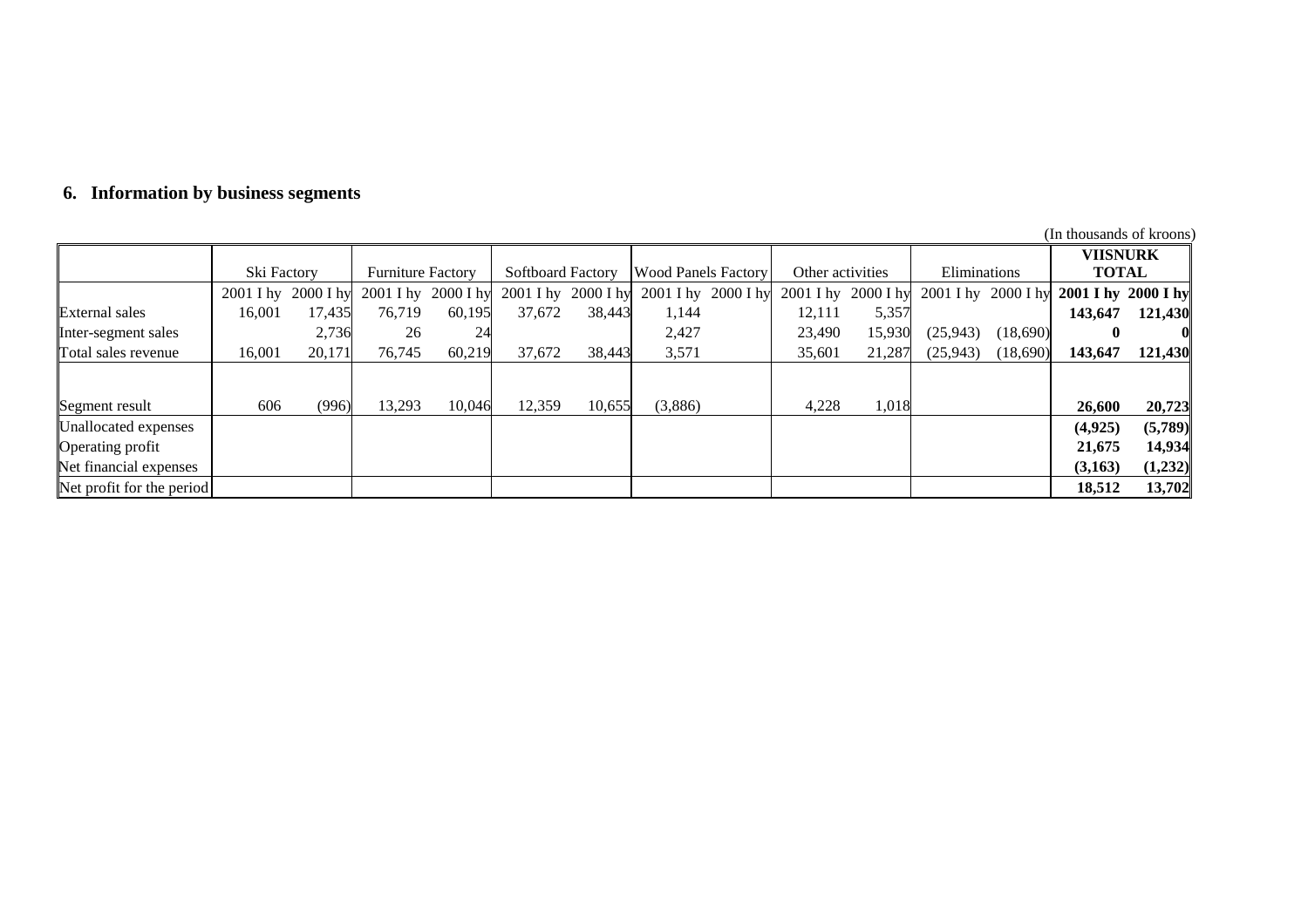#### **EXPLANATIONS TO THE INTERIM FINANCIAL STATEMENTS**

 The net sales of Viisnurk AS for the first half of 2001 were 143.6m kroons and the net profit 18.5m kroons. As compared to the same period of the last year, the net sales of the company increased by ab. 18 per cent and net profit by 35 per cent (in the first half of 2000, they were 121.4m and 13.7m kroons, respectively). The net sales of Viisnurk AS for the second quarter were 77.5m kroons (+24% as compared to the last year) and net profit 9.9m kroons (+28%).

At 30 June 2001 AS Viisnurk did not have any subsidiary companies. Therefore, the financial statements reflect only the results of the parent company.

As to the various divisions of primary activities of Viisnurk AS in the first half of the current year, the net sales of the Ski Factory were 16m kroons, which is ab. 8 per cent less than that of the last year. The Ski Factory earned 600 thousand kroons of profit in the accounting period. In the same period of the last year, ski production suffered loss of about a million kroons. In the situation of the shrinking total volume of the global ski market, the Ski Factory focuses more aggressively on the production of more expensive skis and promotion of its trade mark 'Visu'; it has also started the test production of the metal edge skis and continues to increase the output of hockey sticks.

The increase in the sales volumes of the Furniture Factory continued in the first half of the year. The net sales of the Factory (76.7m kroons) increased as compared to the same period of the last year by 27.5 per cent and the profit (13.3m kroons) by 32.3 per cent. The development of the Furniture Factory has led close to the utilisation of maximum production capacity on the existing territory. Viisnurk AS has initiated activities to consider possible expansion alternatives for further development of furniture production.

The net sales of the Softboard Factory (37.7m kroons) stayed practically the same as that of the first half of the previous year. The increased sales to the neighbouring regions have enabled, however, to increase the profitability of the factory. The Softboard Factory earned 12.4m kroons of profit in the accounting period, which is approximately 16 per cent more than the year before.

The net sales of the Wood Panels Factory, which was put into operation at the end of the  $1<sup>st</sup>$  quarter of the year, to the external customers was 1.1m kroons and the loss resulting from the high depreciation and interest costs was 3.9m kroons in the first half of 2001. The production of edge-glued panels for the Furniture factory of Viisnurk AS amounted to 2.4m kroons in the accounting period.

At the net sales of 12.1m kroons, the company gained 4.2m kroons of profit from the other activities (Forestry Centre, production of heat energy, rental income). From the total profit earned in the first half of the year, the sale of heat energy formed 1.8m kroons. The Forestry Centre of Viisnurk AS earned the same amount of profit.

The total assets of Viisnurk AS were 352.8m kroons as of 30.6.2001 (increase by 20.9m kroons or 6.3 per cent as compared to the beginning of the year). The